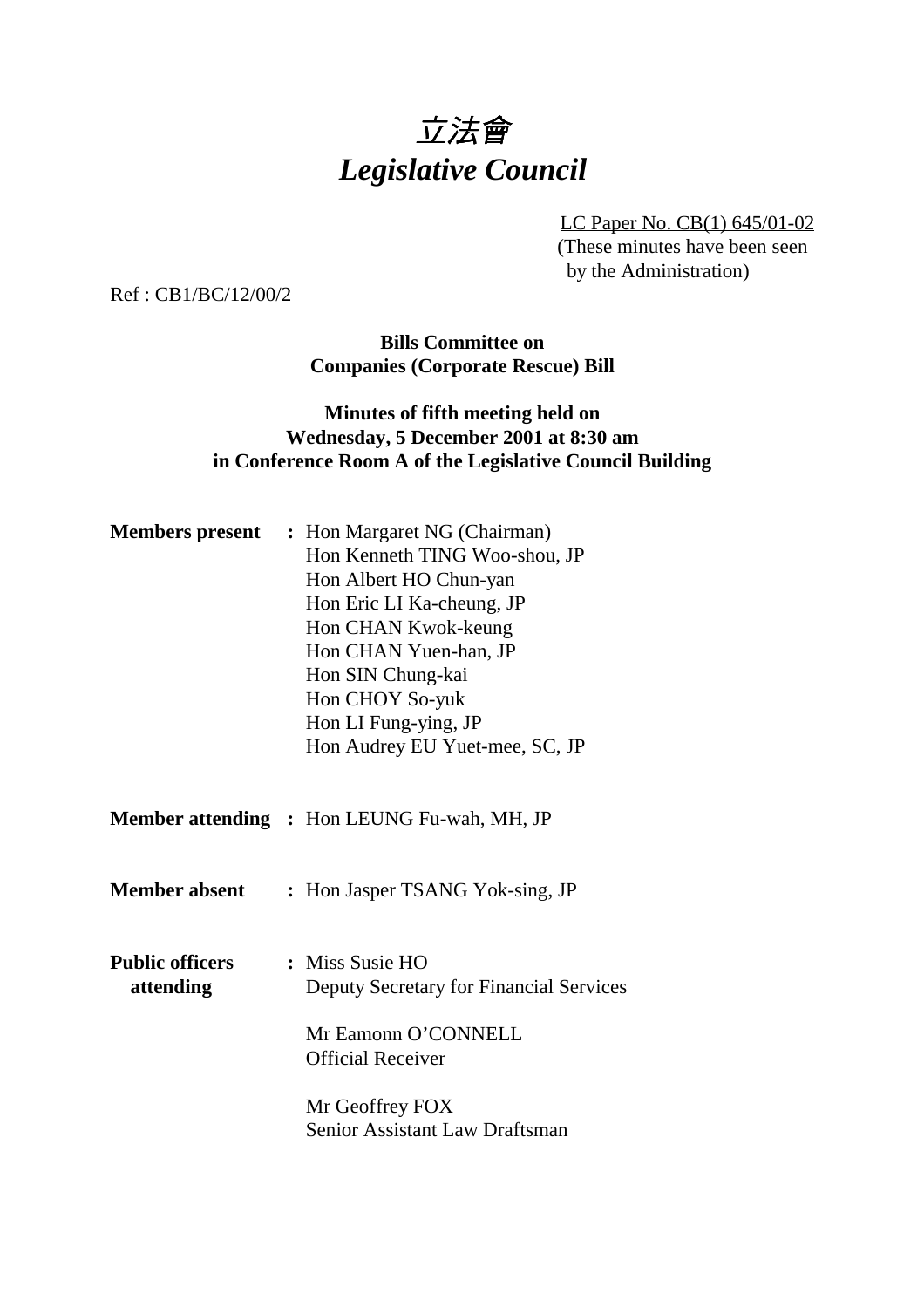|                                              | Mr Esmond LEE<br><b>Principal Assistant Secretary for Financial Services</b>                |
|----------------------------------------------|---------------------------------------------------------------------------------------------|
|                                              | Mr Edward LAU<br><b>Assistant Official Receiver (Legal Services)</b>                        |
|                                              | Mr Jeremy GLEN<br><b>Assistant Principal Solicitor</b><br><b>Official Receiver's Office</b> |
|                                              | Mr Lawrence PENG<br><b>Senior Government Counsel</b><br>Department of Justice               |
| <b>Clerk in attendance:</b> Miss Salumi CHAN | Chief Assistant Secretary (1)5                                                              |
| <b>Staff in attendance : Mr KAU Kin-wah</b>  | Assistant Legal Adviser 6                                                                   |
|                                              | Mr Anthony WONG<br>Senior Assistant Secretary (1)8                                          |

## **I. Confirmation of minutes of meeting**

(LC Paper No. CB(1) 426/01-02)

The minutes of the fourth Bills Committee meeting held on 14 November 2001 were confirmed.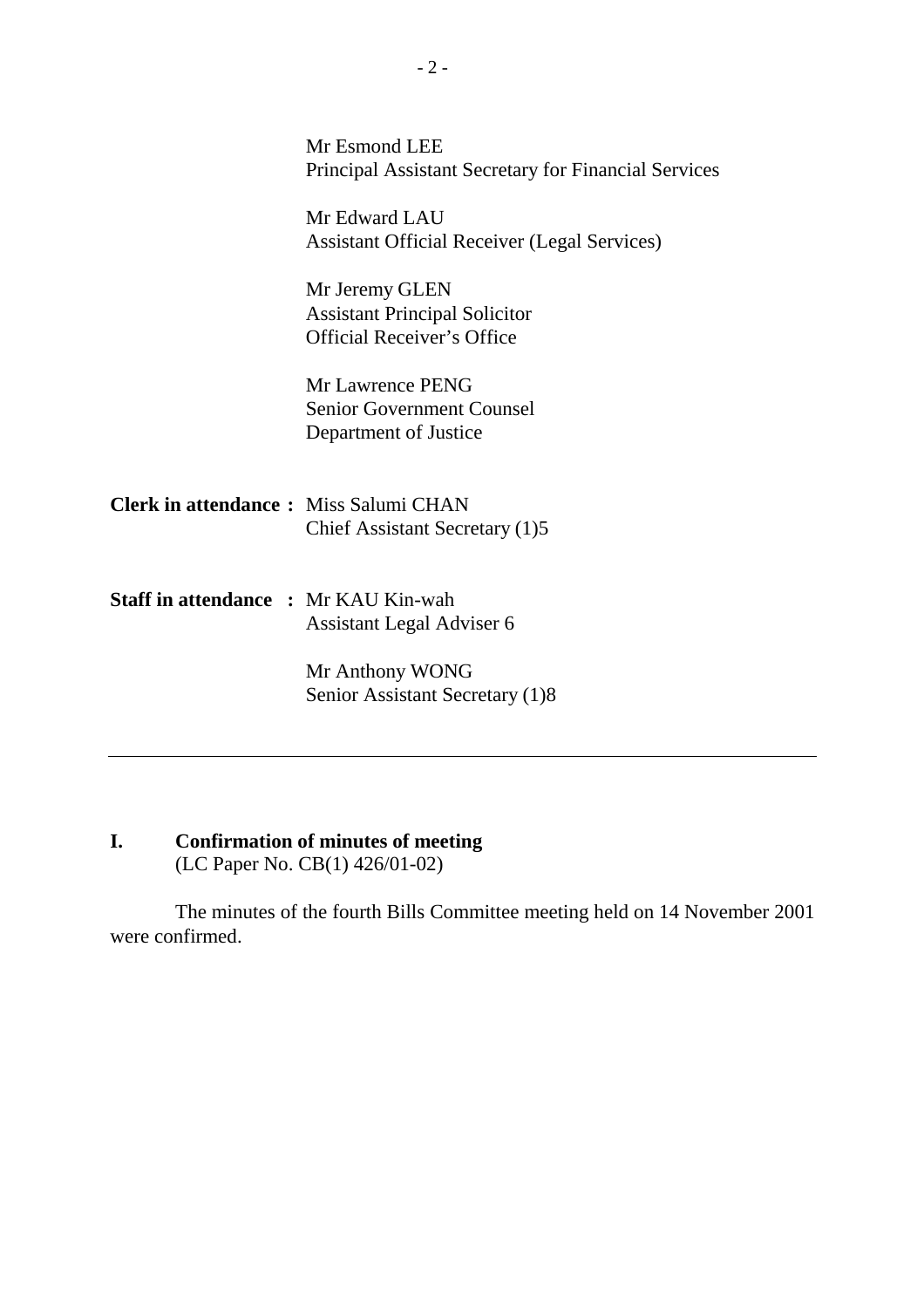| П. | <b>Meeting with the Administration</b>       |                                         |
|----|----------------------------------------------|-----------------------------------------|
|    | (LC Paper No. CB(1) $463/01-02(01)$ —        | Proposals in respect of the Trust       |
|    |                                              | <b>Account Arrangement</b>              |
|    | LC Paper No. CB(1) $463/01 - 02(02)$ —       | <b>Insolvent Trading Provisions and</b> |
|    |                                              | Experience in Australia and the         |
|    |                                              | United Kingdom                          |
|    | LC Paper No. CB(1) $463/01 - 02(03)$ —       | The Administration's Comments           |
|    |                                              | on the Issues and Concerns              |
|    |                                              | raised by the Assistant Legal           |
|    |                                              | Adviser in<br>LC<br>Paper               |
|    |                                              | No. LS168/00-01                         |
|    | LC Paper No. CB(1) $463/01 - 02(04)$ —       | The Administration's Comments           |
|    |                                              | the Further Submissions<br>$\Omega$     |
|    |                                              | provided by Five Organisations          |
|    | LC Paper No. CB(1) 259/01-02(01) to $(05)$ — | Further submissions of five             |
|    |                                              | deputations                             |
|    | LS 168/00-01                                 | Briefing by the Legal Service           |
|    |                                              | Division on Legal Aspects of the        |
|    |                                              | Companies (Corporate Rescue)            |
|    |                                              | Bill)                                   |
|    |                                              |                                         |

2. The Bills Committee deliberated (Index of proceedings attached at **Appendix**).

3. The Bills Committee noted the Administration's new proposal to address members' concern about the trust account arrangement for payment of employees' wages and statutory entitlements. Under the new proposal, the sum payable to each employee would be capped at the maximum overall amount payable by the Protection of Wages on Insolvency Fund (PWIF) Board to an employee upon the winding up of a company, i.e. \$258,500. In this connection, the Administration proposed to consult the relevant parties on the new proposal. It estimated that at least three months would be required for the consultation.

4. The Bills Committee decided that the scrutiny of the Bill be held in abeyance to allow time for the Administration to conduct the consultation, and to work out the details and examine the implications of the new proposal. The Administration was requested to provide in due course a paper advising the Bills Committee of the outcome of the consultation and addressing members' concern on the following points:

- (a) Details of the new proposal, including whether the proposed cap of \$258,500 would be split into individual items of payment, e.g. not exceeding a certain amount in respect of wages and not exceeding a certain amount in respect of severance payment, etc.;
- (b) Merits of the new proposal, including
	- (i) whether the new proposal could address the points of concern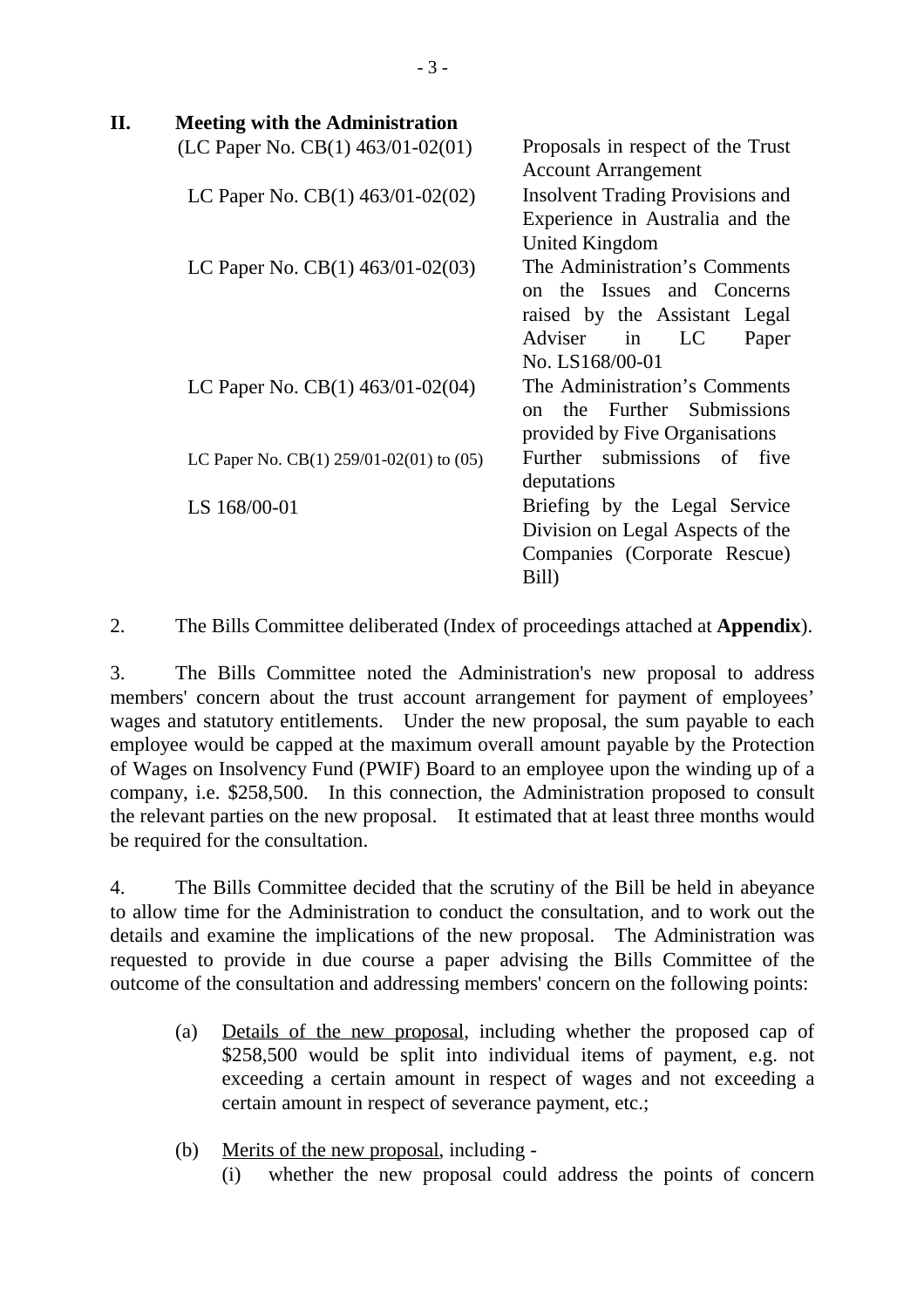raised by employer groups, labour unions, professional bodies and other relevant organizations;

- (ii) whether it was justified to cap the sum payable to each employee upon the commencement of a corporate rescue procedure at the maximum overall amount payable by PWIF Board to an employee upon the winding up of a company, having regard to the fact that in the former case, the company had not become insolvent;
- (iii) whether the proposed cap of \$258,500 would be sufficient in most cases to pay an employee's wages and statutory entitlements.
- (c) Implications of the new proposal, including
	- (i) the implications on the statutory entitlements and rights of employees protected by existing legislation, such as the Employment Ordinance (Cap. 57), Protection of Wages on Insolvency Ordinance (Cap. 380), etc.;
	- (ii) the implications on an employee's entitlements in various possible scenarios, e.g. an employee who was in employment of a company after the commencement of a corporate rescue procedure had not been paid for more than seven days, or an employee who resigned prior to the commencement of a corporate rescue procedure, or an employee who resigned in the course of a corporate rescue procedure, or an employee whose pay had been reduced upon or after the commencement of a corporate rescue procedure.
- (d) Other concern

The implication of the high cost of a corporate rescue procedure, including the remuneration for the provisional supervisor, on the payment of employees' wages and statutory entitlements.

5. To address some members' concern about the proposed insolvent trading provisions, the Administration was also requested to review whether it was appropriate to hold the directors and senior management of a company liable for insolvent trading.

6. The Chairman would make a verbal report on the Bills Committee's decision to the House Committee at its meeting on Friday, 7 December 2001.

(*Post-meeting note:* The House Committee noted at its meeting on Friday, 7 December 2001 that the scrutiny of the Bill be held in abeyance.)

#### **III. Any other business**

7. There being no other business, the meeting ended at 10:00 am.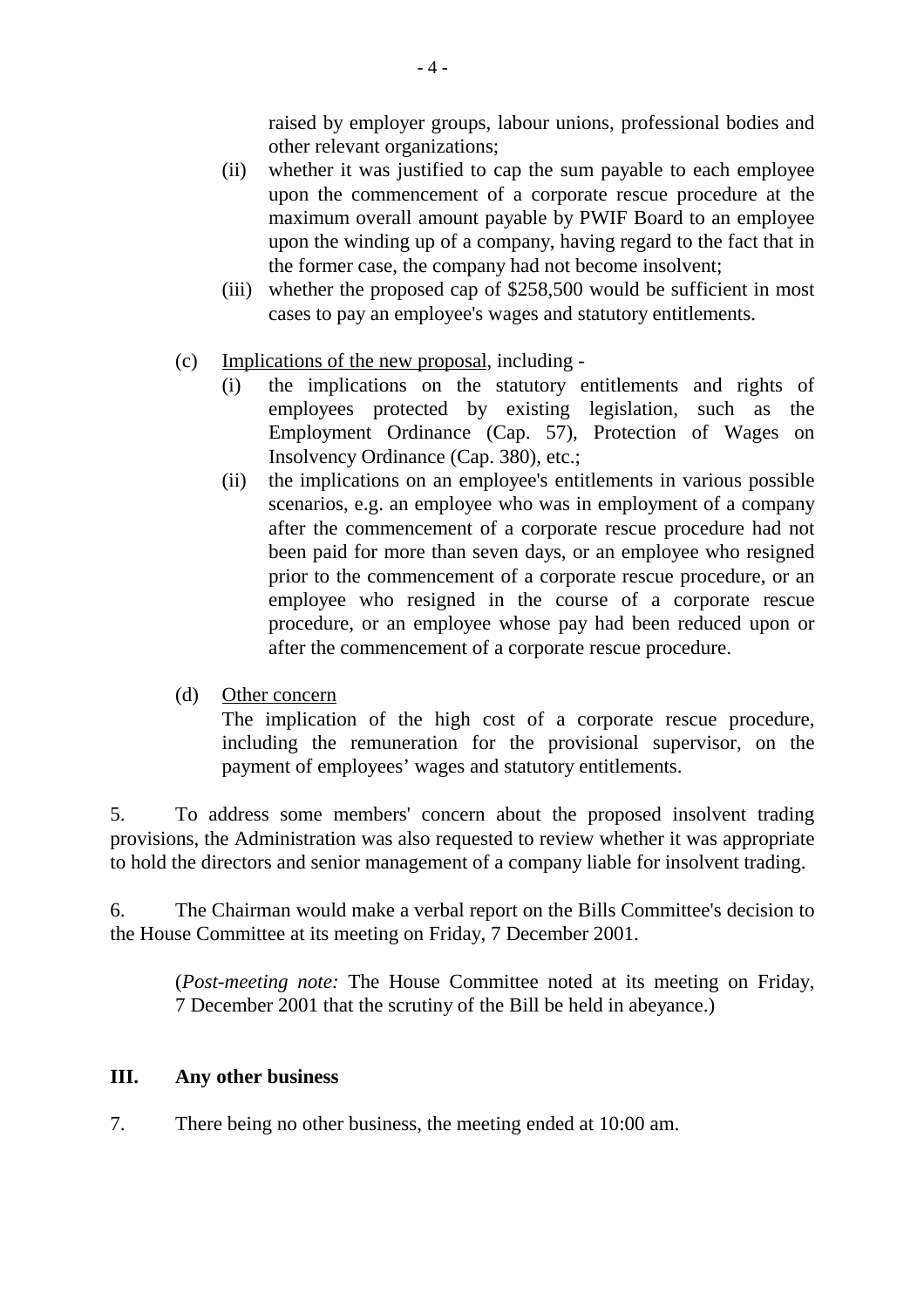Legislative Council Secretariat 18 December 2001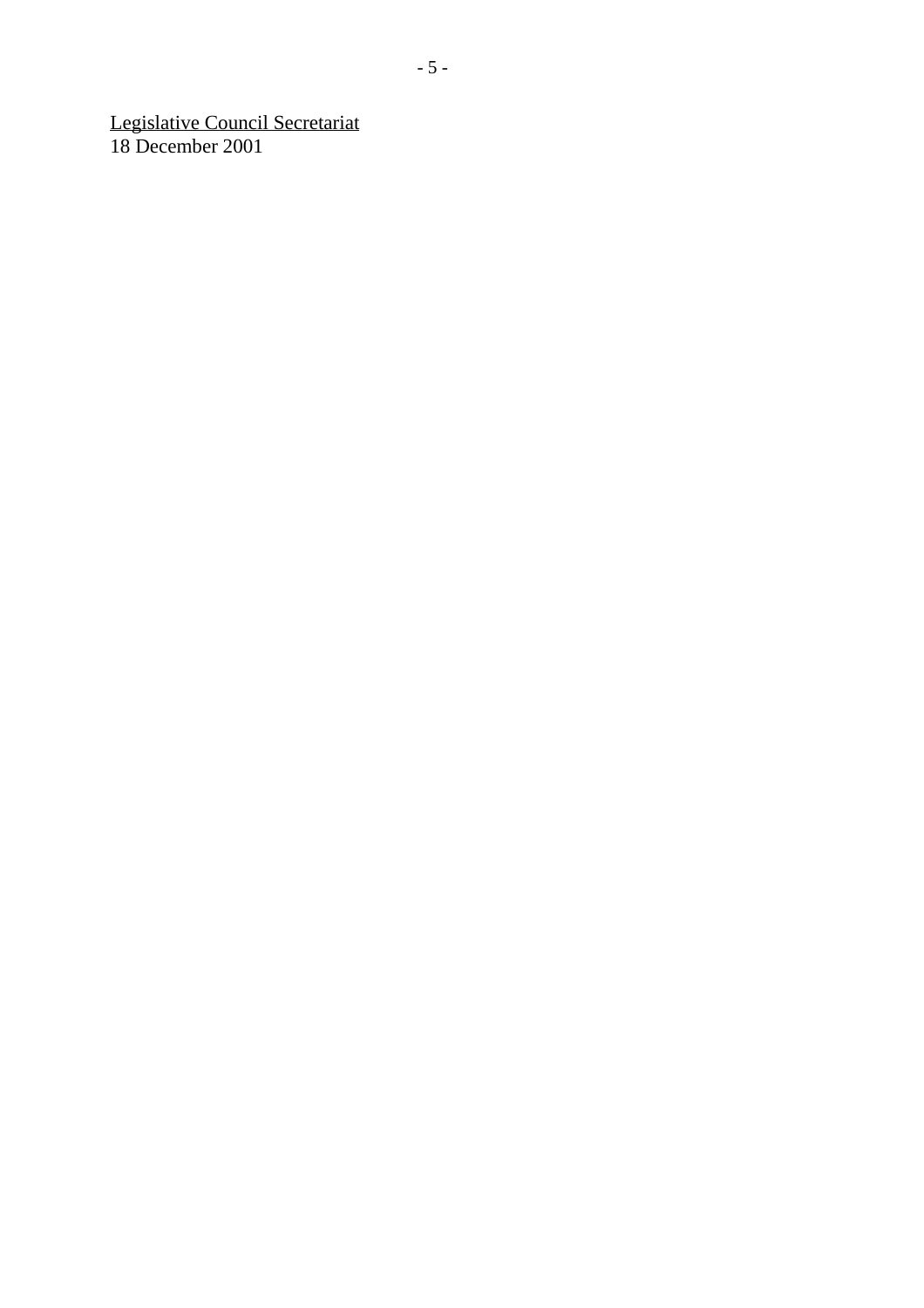### **Proceedings of the fifth meeting of the Bills Committee on Companies (Corporate Rescue) Bill on Wednesday, 5 December 2001 at 8:30 am in Conference Room A of the Legislative Council Building**

| <b>Time</b> | <b>Speaker</b>                                       | Subject(s)                       | <b>Action</b> |
|-------------|------------------------------------------------------|----------------------------------|---------------|
|             |                                                      |                                  | required      |
|             | Agenda Item $I$ — Confirmation of minutes of meeting |                                  |               |
| 0001-0105   | Chairman                                             | Confirmation of<br>minutes<br>of |               |
|             |                                                      | meeting held on 14 November      |               |
|             |                                                      | 2001                             |               |
|             | Agenda Item $II$ — Meeting with the Administration   |                                  |               |
| 0106-0740   | Administration                                       | New proposal on trust account    |               |
|             |                                                      | arrangement                      |               |
| 0741-0839   | Chairman                                             | -ditto-                          |               |
| 0840-1027   | Ms LI Fung-ying                                      | -ditto-                          |               |
| 1028-1249   | Administration                                       | -ditto-                          |               |
| 1250-1307   | Chairman                                             | -ditto-                          |               |
| 1308-1357   | Administration                                       | -ditto-                          |               |
| 1358-1451   | Chairman                                             | -ditto-                          |               |
| 1452-1530   | Administration                                       | -ditto-                          |               |
| 1531-1549   | Chairman                                             | -ditto-                          |               |
| 1550-1559   | Administration                                       | -ditto-                          |               |
| 1600-1612   | Chairman                                             | -ditto-                          |               |
| 1613-1621   | Administration                                       | -ditto-                          |               |
| 1622-1658   | Chairman                                             | -ditto-                          |               |
| 1659-1800   | Miss CHAN Yuen-han                                   | -ditto-                          |               |
| 1801-2022   | Administration                                       | -ditto-                          |               |
| 2023-2140   | Miss CHAN Yuen-han                                   | -ditto-                          |               |
| 2141-2234   | Administration                                       | -ditto-                          |               |
| 2235-2359   | Miss CHAN Yuen-han                                   | -ditto-                          |               |
| 2400-2601   | Mr LEUNG Fu-wah                                      | -ditto-                          |               |
| 2602-2904   | Administration                                       | -ditto-                          |               |
| 2905-2917   | Chairman                                             | -ditto-                          |               |
| 2918-2936   | Administration                                       | -ditto-                          |               |
| 2937-3042   | Mr LEUNG Fu-wah                                      | -ditto-                          |               |
| 3043-3209   | Chairman                                             | -ditto-                          |               |
| 3210-3237   | Administration                                       | -ditto-                          |               |
| 3238-3248   | Chairman                                             | -ditto-                          |               |
| 3249-3255   | Administration                                       | -ditto-                          |               |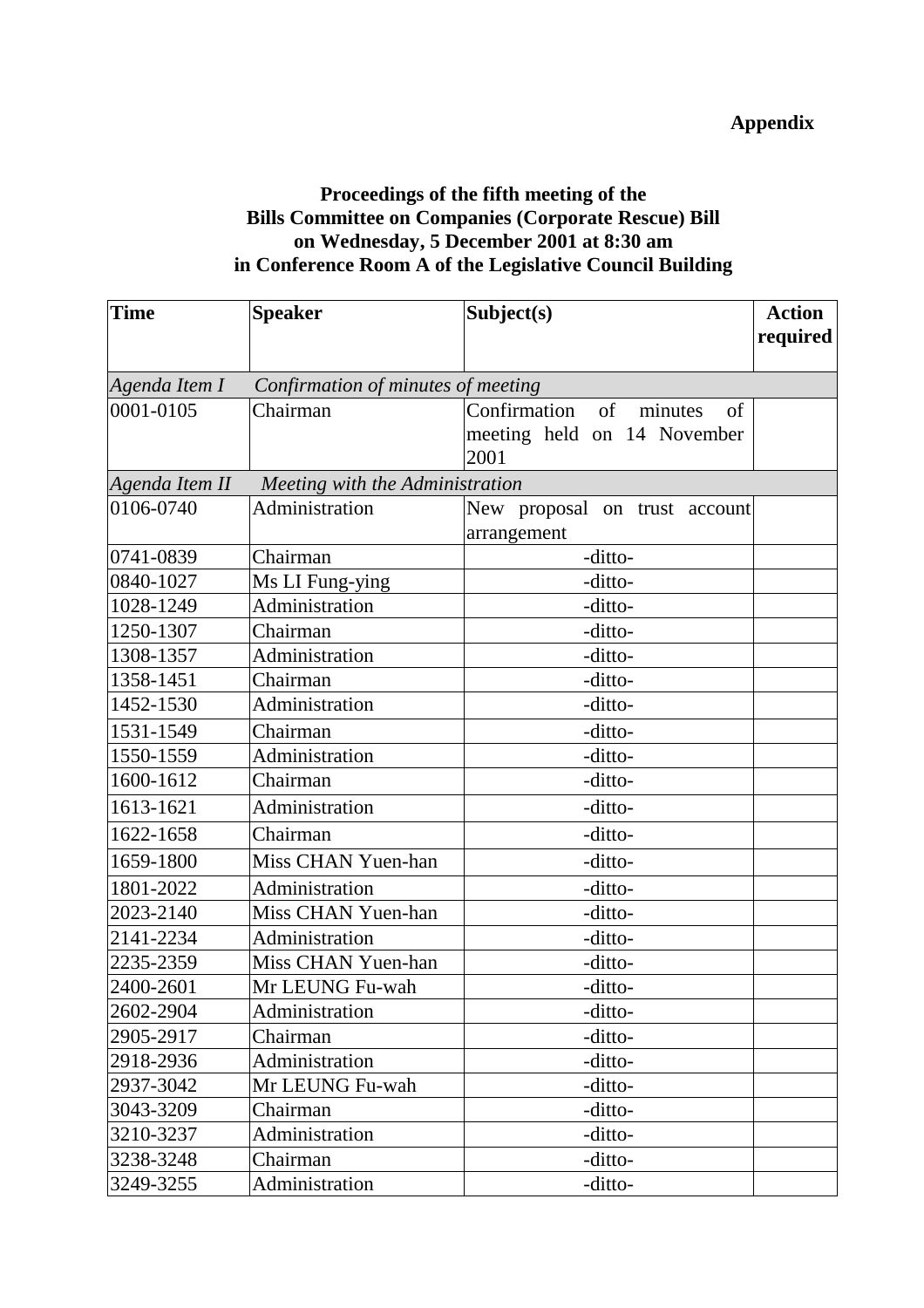| <b>Time</b>   | <b>Speaker</b>     | Subject(s)                                     | <b>Action</b> |
|---------------|--------------------|------------------------------------------------|---------------|
|               |                    |                                                | required      |
|               |                    |                                                |               |
| 3256-3404     | Mr CHAN Kwok-keung | New proposal on trust account                  |               |
|               |                    | arrangement                                    |               |
| 3405-3606     | Administration     | -ditto-                                        |               |
| 3607-3731     | Chairman           | -ditto-                                        |               |
| 3732-3806     | Mr CHAN Kwok-keung | -ditto-                                        |               |
| 3807-3834     | Chairman           | -ditto-                                        |               |
| 3835-4036     | Mr Kenneth TING    | Proposed<br>insolvent<br>trading<br>provisions |               |
| 4037-4143     | Administration     | -ditto-                                        |               |
| 4144-4216     | Chairman           | -ditto-                                        |               |
| 4217-4300     | Administration     | -ditto-                                        |               |
| 4301-4325     | Chairman           | -ditto-                                        |               |
| 4326-4600     | Administration     | -ditto-                                        |               |
| 4601-4634     | Chairman           | -ditto-                                        |               |
| 4635-5300     | Administration     | Presentation on the experience in              |               |
|               |                    | Australia<br>on insolvent trading              |               |
|               |                    | provisions                                     |               |
| 5301-5400     | Chairman           | Proposed<br>insolvent<br>trading               |               |
|               |                    | provisions                                     |               |
| 5401-5423     | Administration     | -ditto-                                        |               |
| 5424-5436     | Chairman           | -ditto-                                        |               |
| 5437-5457     | Mr Kenneth TING    | -ditto-                                        |               |
| 5458-5516     | Administration     | -ditto-                                        |               |
| 5517-5528     | Mr Kenneth TING    | -ditto-                                        |               |
| 5529-5543     | Administration     | -ditto-                                        |               |
| 5544-5559     | Mr Kenneth TING    | -ditto-                                        |               |
| 5600-5630     | Chairman           | -ditto-                                        |               |
| 5631-5650     | Mr Kenneth TING    | -ditto-                                        |               |
| 5651-5706     | Chairman           | -ditto-                                        |               |
| 5707-5738     | Mr Kenneth TING    | -ditto-                                        |               |
| 5739-5750     | Chairman           | -ditto-                                        |               |
| 5751-010135   | Administration     | Presentation on the experience in              |               |
|               |                    | the United Kingdom on insolvent                |               |
|               |                    | trading provisions                             |               |
| 010136-010245 | Chairman           | Proposed<br>insolvent<br>trading               |               |
|               |                    | provisions                                     |               |
| 010246-010330 | Mr Kenneth TING    | -ditto-                                        |               |
| 010331-010344 | Chairman           | -ditto-                                        |               |
| 010345-010354 | Mr Kenneth TING    | -ditto-                                        |               |
| 010355-010445 | Mr Albert HO       | New proposal on trust account<br>arrangement   |               |